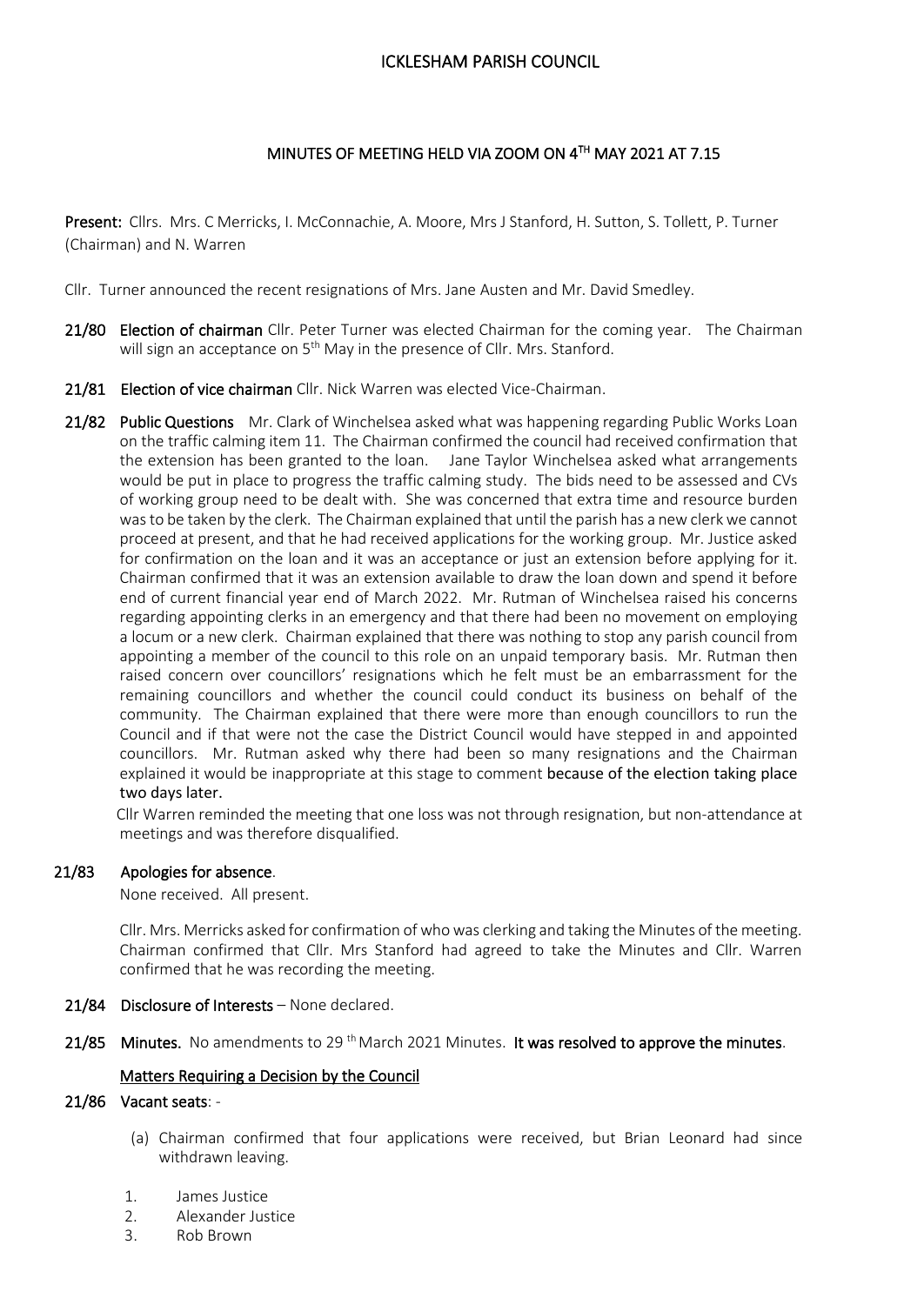All candidates gave brief biography and background to their applications. Following two votes Mr. James Justice was duly elected to Rye Harbour Ward.

The other candidates were urged to consider re-applying for the future seats becoming available. Cllr. Mrs. Merricks abstained from the second vote. Cllr. Justice confirmed acceptance of office. Cllr. Mrs. Stanford asked for confirmation that candidates 2 and 3 applications could be used for the other seats. Chairman confirmed fresh election and Cllr Mrs. Stanford urged them to reapply for those seats.

- (b) Chairman confirmed there had been a delay with Rother, but Council could now go forward and advertise the vacancy for co-option.
- (c) The resignations of Mrs Bradley of Icklesham Ward, Mrs. Jane Austen of Icklesham Ward, and Mr David Smedley of Winchelsea Ward were noted.
- 21/87 Working Group. Report from the Administration Working Group on matters to be considered before authorising the Staffing Committee to proceed with appointing a new Clerk and Responsible Financial Officer.
	- a) No amendment to Minutes of the meeting held on  $8<sup>th</sup>$  April 2021.
	- b) Terms of reference for that group:

To review the whole administrative process of the parish council (to include policies, staffing and social media) and make recommendations to full council. Resolved that they be agreed.

c) Adoption of a civility policy to be displayed prominently on the Council's website. "Icklesham Parish Council has a zero-tolerance policy on bullying, and harassment therefore residents making an approach to the Clerks, or Councillors, should show civility when doing so, otherwise enquiries and requests will be reported to the Chairman of the Parish Council and ignored. Bullying, intimidation and harassment will not be tolerated." Cllr. Mrs. Stanford explained that this was the result of the exit interview with Claire Dyer the previous Clerk that she and Cllr Tollett had conducted where she had reported abusive emails and telephone calls from residents. NALC are considering this policy for all Parish Councils. Resolved it be adopted.

- d) Discussion regarding adopting the full list of the latest NALC policies now so that our website can be updated, and they are all in place before we appoint any new staff, and that these policies can be amended if needs be in the future. Resolved they be adopted.
- e) 1. Proposal to adopt the latest NALC Standing Orders with following amendment:

Page 8 Standing Order 3 (x) Chairman asked for clarification on length of meetings. It was agreed 2 hours as there was the option to suspend Standing Orders to allow a meeting to run over. Unanimously adopted.

2. Adoption of new Financial Regulations. Cllr Tollett opposed setting up an independent Finance Committee. Chairman asked whether the full council should meet to discuss the financial issues rather than just dealing bi-monthly. All councillors would be part of that, but just meet to deal with financial issues as part of our Committee cycle rather than have a full meeting.

Cllr N. Warren asked for clarification that this would just be meeting in the interim in between full council meetings i.e. six full council and six finance committee meetings per year. It was agreed that dealing with finances monthly would assist a new RFO.

Page 8 on banking arrangements seeking credit references in respect of members or employees who act as signatories. Cllr. Warren said credit references were a waste of time and that a credit search could be carried out if needed, so It was agreed that this be deleted.

Page 9 para 6.4 cheques signatories two members of the Council, but also option to be countersigned by Clerk. It was agreed that it would be two signatures on a cheque and delete being countersigned by Clerk.

Item 6.15 online banking that the Clerk to appointed service administrator. It was agreed that this should read RFO.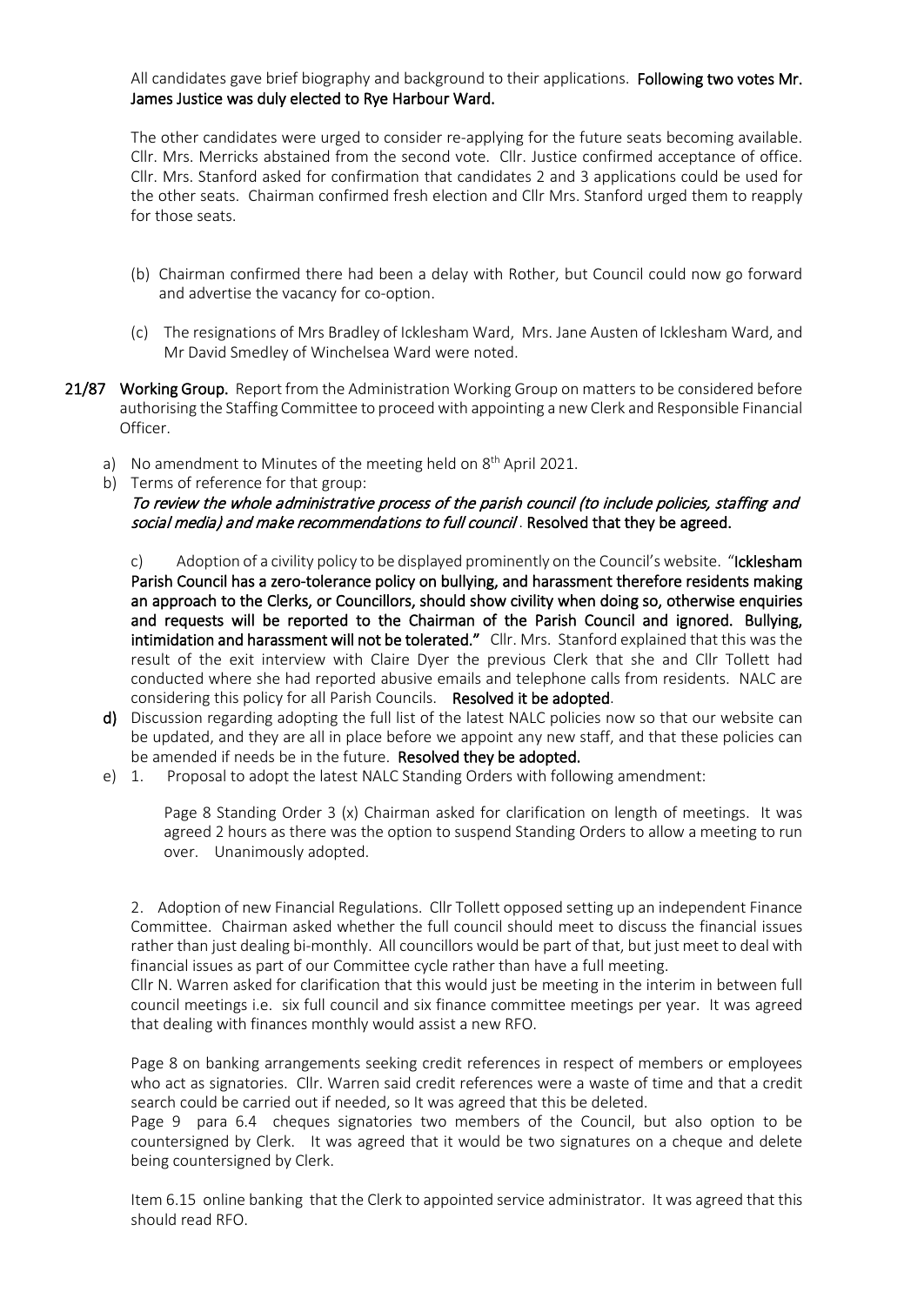Page 11 Changes to account details for suppliers: Hard copies required as authority of change to be signed two signatories i.e., RFO and member. This was agreed.

6.21 regarding petty cash to officers. Cllr Mrs Stanford raised concern that expenses had been paid in the past without the Chairman signing these off and this needed to change in the future. It was agreed that 6.21 be deleted regarding petty cash.

Page 16 payments under contract for building or construction works, stores and equipment. It was agreed that this should be deleted.

Page 17 Charities. It was agreed that as we were no longer trustees of any charities this could be deleted. Resolved that subject to the amendments the Regulations be adopted.

(f) The adoption of a new NALC Performance Improvement Policy and Procedure. Unanimously adopted.

Cllr. Mrs. Stanford for the Minutes sought confirmation that the Chairman would now sign and date these new Policies and that they could be uploaded to the website. The Chairman confirmed he would make the amendments just agreed, sign and date and scan to Cllr. Mrs. Stanford then they would be uploaded to website.

- $(g)$  It was agreed that Council would review the terms of reference (TOR) for committees at the next meeting to ensure they fit with our new adopted Standing Orders to allow a report to be prepared by the Administration Working Group.
- (h) New committees/working groups. Cllr Nick Warren reminded the meeting that the Planning Committee meets every two weeks and that it was important to select the Planning Committee immediately to deal with planning issues. Cllr Mrs. Stanford suggested that the Planning Committee stays as is and asked Cllr J justice to take ex Cllr Lyward' s seat. This was deferred to Item 10.
- 21/88 Resignation. The resignation of the Deputy Clerk was noted. Cllr Mrs. Merricks asked for it to be Minuted thanking the Deputy Clerk for her 16 years of service.
	- a) To appoint a Councillor to act as a temporary Responsible Financial Officer in accordance with Standing Order 16. Cllr. Mrs. Stanford proposed that possibly Cllr N. Warren would take on this role as Vice Chairman. Cllr. Mrs. Merricks said it was incorrect to quote SO 15 and 16 and whilst she was happy for a councillor to be appointed as temporary officer, she asked why nothing had been done to appoint a locum. Cllr. Mrs. Stanford reported to the Council that it was the Monitoring Officer who had confirmed that it is acceptable in the interim to appoint a councillor especially as there were many things to sort out and put in place before a new Clerk is appointed as we will have the same problems as in the past. Cllr Mrs. Merricks reiterated her question regarding employing a locum. The Chairman confirmed that we needed to have this meeting to have the authority to do so. Cllr N. Warren confirmed that due to commitments he was unable to take on the role as RFO and that we should employ a locum. Cllr Warren proposed we employ a locum and Cllr Mrs. Merrick seconded. Cllr Tollett raised the question of cost because his understanding was that it would be very costly. It was unanimously agreed that a locum would be sought. Chairman confirmed he would contact E SALC and report back to Staffing Committee.
	- b) Appoint a Councillor to act as a temporary Clerk and Proper Officer in accordance with Standing Order 15. No longer relevant
	- c) Councillors elected to act under a) and b) above will act unpaid No longer relevant.
	- d) Appointment of a full-time Clerk in place of the two part-time posts as at present. Cllr. Warren believed that having two clerks had been a problem and that it was better to have control under one person on a full-time basis. The proposal was carried Cllr Tollett against proposal.

### 21/89 Appointment of Committees.

On a temporary basis bearing in mind that we will have new councillors soon and then we can review again.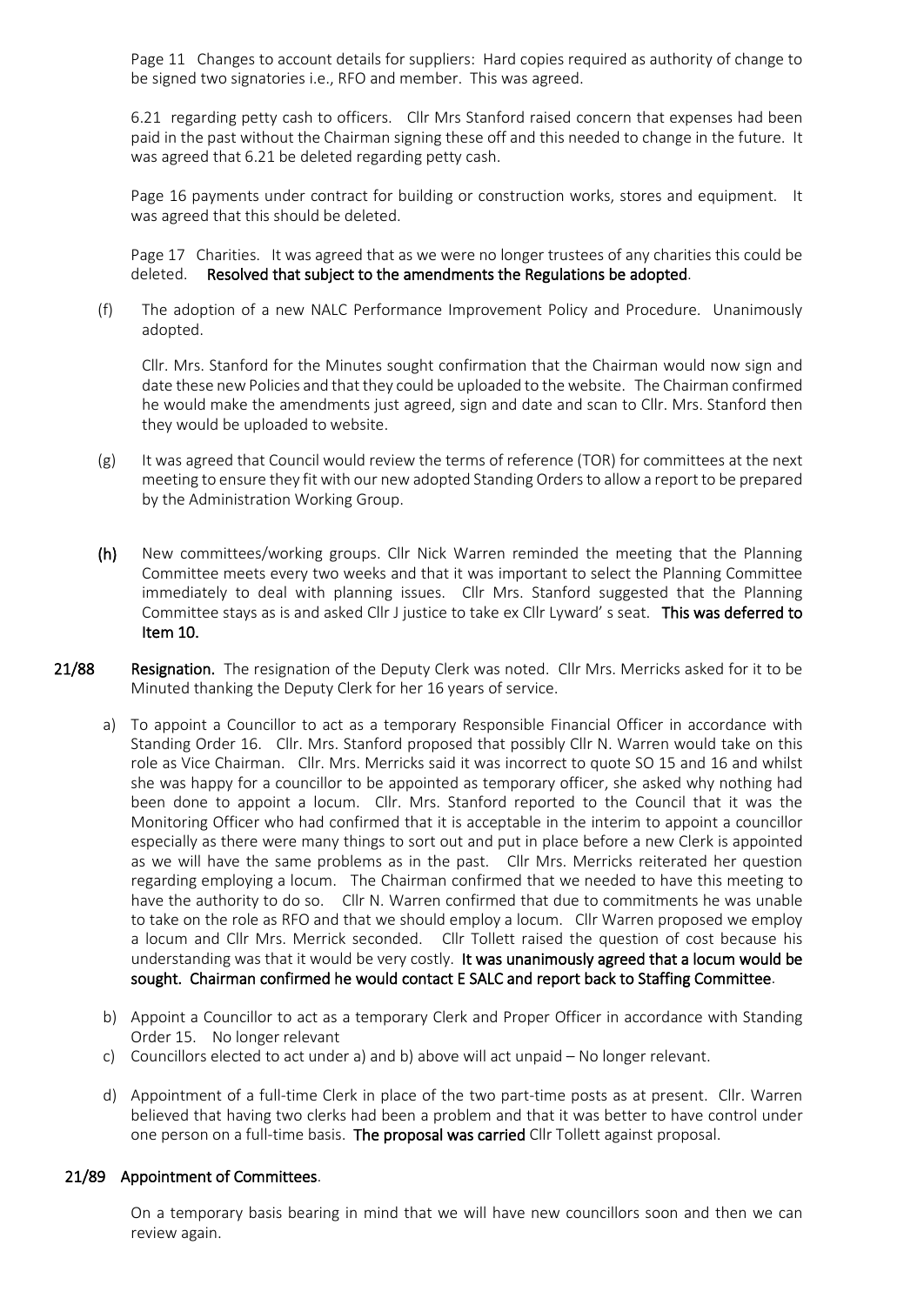**Planning Committee**  $-$  Cllrs. N. Warren, P. Turner, T. Moore, Mrs. Stanford, and J. Justice. Agreed.

Staffing Committee — Cllrs. Mrs. Stanford, Tollett, P Turner, I. McConnachie + 1. Unanimously agreed.

TO BE DEALT WITH AT A LATER DATE

**Open Spaces Committee**  $-$  five councillors plus the chairman and vice chairman ex-officio Neighbourhood Plan and Affordable Housinq Working Group — all councillors Allotments Committee – five councillors and four site representatives.

21/90 Working Groups. Council is recommended to defer the appointment of working groups to the next meeting. Cllr Mrs. Stanford suggested Administration Working Group continue as Council needed to continue sorting out documentation etc.

Discussion took place regarding Winchelsea Traffic Calming Working Group. Cllr Tollett proposed Cllr Justice be appointed to the group, seconded by Cllr. Moore. Unanimously agreed.

(COUNCILLOR MERRICKS LEFT THE MEETING)

### 21/91 Appointments to External Bodies and groups:

Cllr Tollett proposed everyone continue in their roles en bloc if they wish to unanimously agreed.

Rve Partnership — Cllr P Turner and give him authority to nominate another councillor to attend in his absence.

Rother Association of Local Councils — Cllr P Turner and Vice-Chair Cllr N Warren and in their absence the Clerk attends in a non-voting capacity and reports back.

Rye Harbour Nature Reserve  $-$  Cllr Mrs. Merricks and can vote as she considers proper at meetings.

Rve Harbour Village Hall Committee — Cllr. Mrs. Stanford.

Winchelsea Little Shop Association – Chairman Cllr P. Turner giving him authority to nominate another councillor to attend in his absence, the Council's representative being able to vote as he or she considers proper at meetings.

Harbour of Rye Advisory Committee – Cllr Mrs. Stanford and she can vote as she considers proper at meetings although individual councillors cannot make decisions on behalf of the Council.

ESALC — Chairman Cllr P Turner and Vice Cllr N Warren (subject to his availability) the representatives can speak and vote as they consider proper at meetings. Continuing to meet on Zoom.

### 21/92 Membership of External Bodies. Council reviewed its membership of the following bodies:

- a. East Sussex Association of Local Councils at an annual cost of £2711.52 Agreed.
- **b.** National Association of Local councils at an annual cost of £156.65 Agreed.
- c. Action in Rural Sussex at an annual cost of £50.00 approx. Agreed
- d. Rother Association of Local Councils at an annual cost of £90 approx. Agreed
- e. Society of Local Council Clerks (subscription for Clerk) at an annual cost of £150 approx Hold in abeyance until new clerk.
- f. South East Employers at an annual cost of £248.40 including VAT. Agreed

# 21/93 Review of Governance Documents.

- a. standing orders  $-$  (Item 10) Already dealt with
- b. financial regulations (Item 10) Already dealt with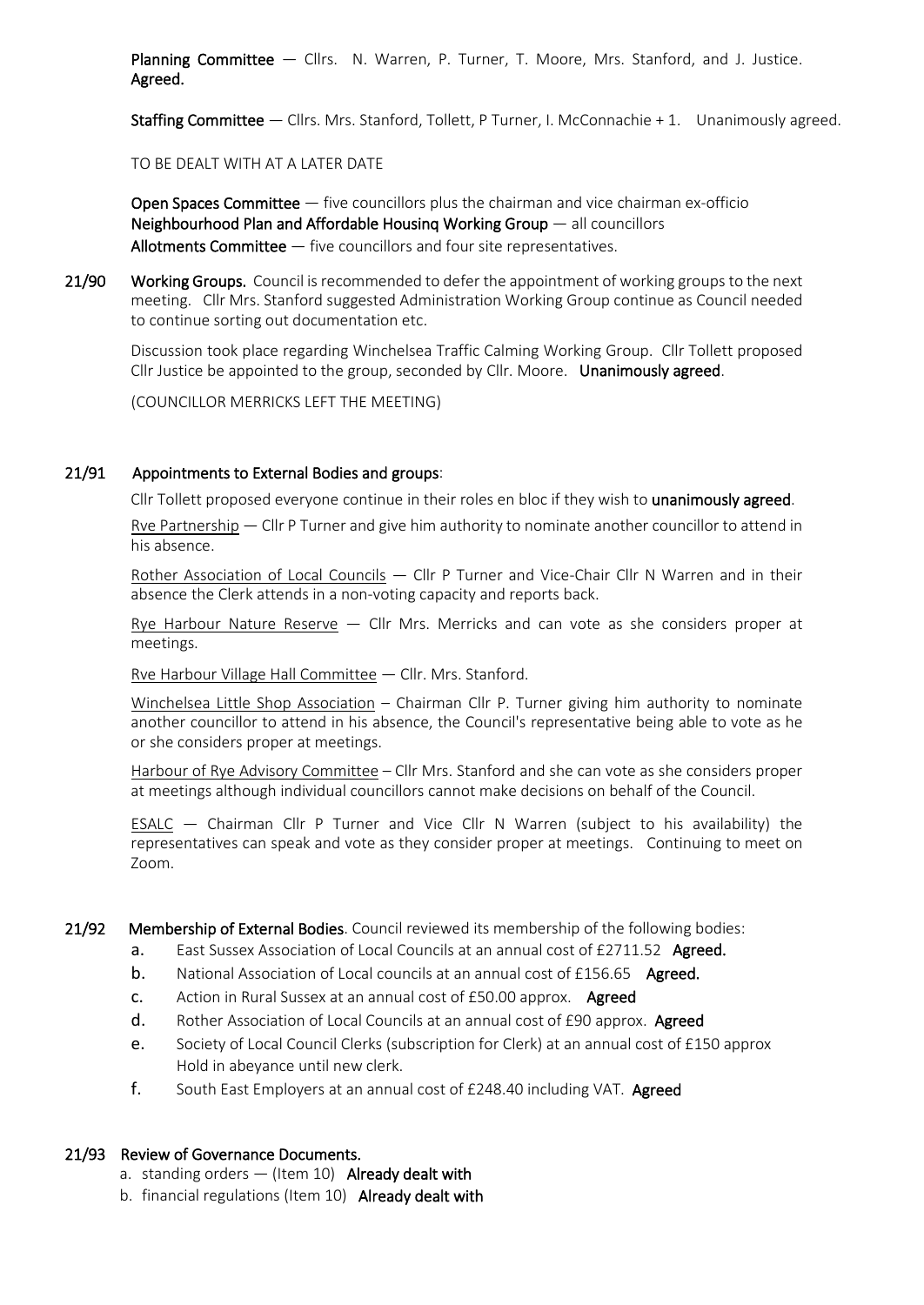- c. inventory of and assets including asset policy  $-$  Committees should review these at their next meeting. Chairman confirmed there is an electronic copy which he does not have access to at present. Agreed to review.
- d. insurance arrangements: Chairman to check we are still covered.
- e. complaints procedures These have been adopted within the NALC policies under 8(d) above.
- f. disciplinary and grievance procedures Adopted under 8(d) above.
- g. requests under the Freedom of Information Act: To be reviewed.
- h. press/media policy: To be reviewed.
- i. email policy Chairman noted this is not on website. Cllr Mrs. Stanford confirmed that we did have this because she had drafted it and it had been adopted previously. She raised her concern that recently she had found this Policy and that someone had added a Correspondence Policy to it which had never been agreed by Council. To be reviewed.
- j. financial risk assessment To be reviewed.
- k. safeguarding policy: To be reviewed
- i equality impact assessment To be reviewed.
- m. dates and venues of ordinary meetings: Needs to be reviewed and venues organised.
- n. data protection policy To be reviewed.

It was proposed that item c be referred to the relevant committees and items d – n referred to the Administration Working Group. Unanimously agreed.

## 21/94 Appointment of the Internal Auditor.

The Clerk recommends the re-appointment of Mr Keith Robertson as its internal auditor for the next year. Unanimously agreed.

21/95 Approval of the Annual Governance Statement 2020/21; Council is asked to approve the Annual Governance Statement, to review the system of internal controls and preparation of accounting statements. This was not available at present and Auditor confirmed an extension of time would be granted if needed.

# 21/96 Financial Matters  $-$  to consider the approval of the following:

- a. Receipts and payments report up until 30<sup>th</sup> April 2021. Not available as Deputy Clerk off sick.
- b. To approve items for payment for Mav 2021 and those paid since the March meeting. Chairman confirmed that everything for April had gone through the bank. One item missing which was the DD to EE for telephone for £28.07 had also gone through. Additional figures for April for receipt a refund of £581.51 from HMRC (VAT?). Income from Rye Harbour Car Park £1,073.06. Allotment rents £743.50, there is still one cheque to bank, but it is incorrect and needs to go back to tenant. Half year's precept came in £56,807.50 so in total £59,285.57 came into bank account during April. Two additional invoices received from Mark Saunters to be paid for monthly bin collection £400 and maintenance check £65 and 5 days mowing and strimming £600 and Smeaton's Lane £1,650. Proposed payment Cllr Warren seconded Cllr Tollett. Unanimously carried.
- c. Bank reconciliations for the end of the financial year the Clerk seeks a Councillor who is not a signatory to conduct the final quarter end of year reconciliation. Cllr Warren confirmed that he had done two quarters, but the information needs to be provided by Deputy Clerk.
- d. To approve the list of regular payments please note that all payments will be presented for scrutiny at ordinary meetings. Cllr Turner confirmed there is a standing order for Deputy Clerk which needs to be cancelled. Cllr Mrs. Stanford asked whether the Chairman had spoken to the Bank Manager yet about the changes to council. Cllr Turner said that he was being sent several forms but without an RFO and now only one signatory there would be a problem. Cllr Mrs. Stanford raised the problems with the signatories and the fact that these changes had taken place to the signatories without the Chairman and Council's knowledge. Cllr Moore had been removed without discussion, Cllr Bradley had been assigned without Council's knowledge and we now only have just Cllr. Mrs. Merricks and Cllr Smedley as signatories and now Cllr Smedley has resigned. Cllr Warren reported back that ex Cllr Smedley had very kindly offered to sign still so Cllr Warren proposed that he type up an authority to cancel the Standing Order to the Deputy Clerk and get the two signatories. Cllr Stanford questioned asking an ex-councillor to sign but it was felt it would be irresponsible not to try and stop the Standing Order. Cllr Warren felt it was important to get these signatories on any new bank mandate to move things forward. Unanimously agreed.